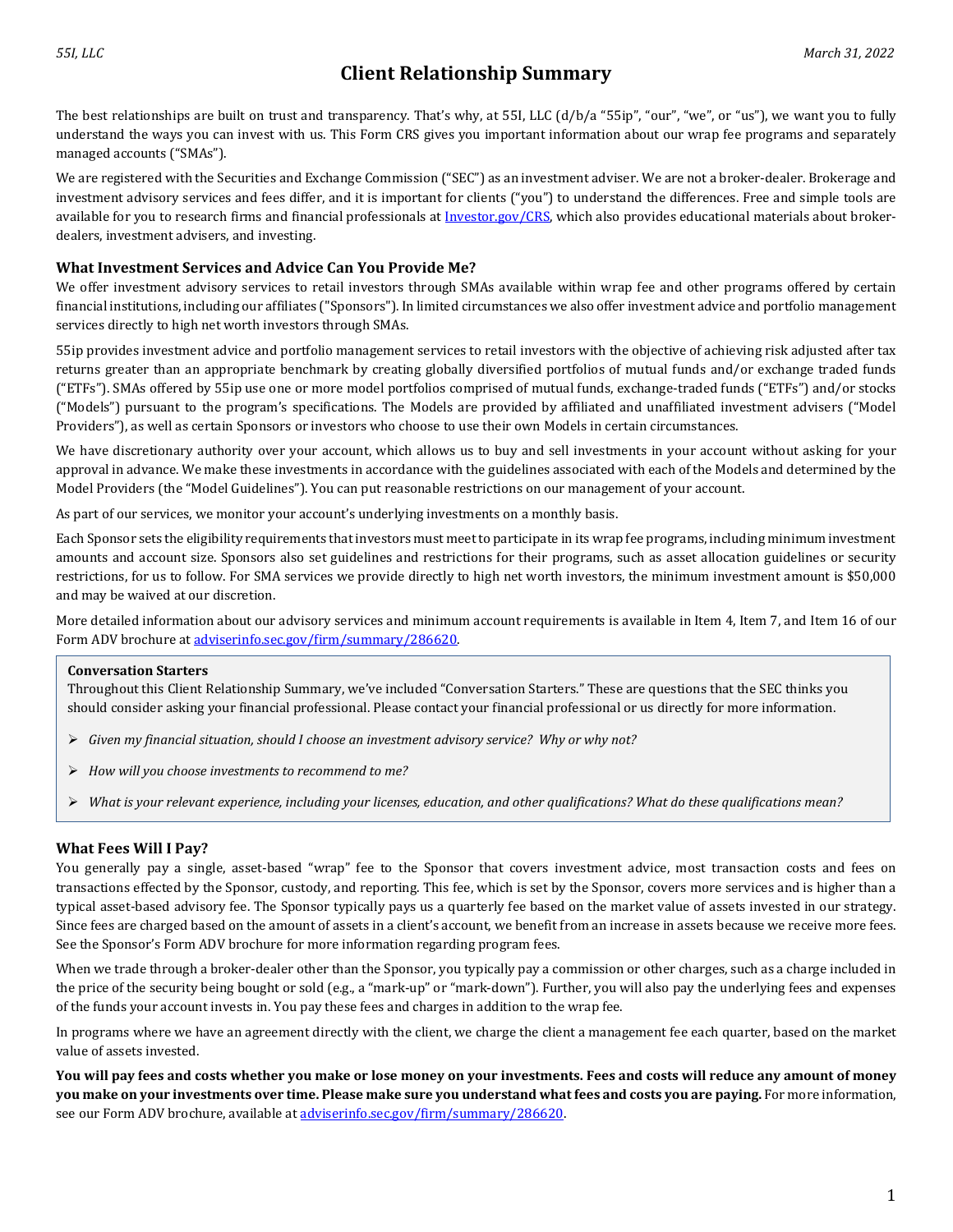#### **Conversation Starters**

- *Help me understand how these fees and costs might affect my investments. If I give you \$10,000 to invest, how much will go to fees and costs, and how much will be invested for me?*
- *What are your legal obligations to me when acting as my investment adviser?*
- *How else does your firm make money and what conflicts of interest do you have?*

## **What are your legal obligations to me when acting as my investment adviser? How else does your firm make money and what conflicts of interest do you have?**

*When we act as your investment adviser,* we have to act in your best interest and not put our interest ahead of yours. At the same time, the way we make money creates some conflicts with your interests. You should understand and ask us about these conflicts because they can affect the investment advice we provide you. Here are some examples to help you understand what this means.

- $\triangleright$  We have an incentive to direct Sponsors and investors to Models that include funds advised by affiliates because our affiliates receive more fees.
- $\triangleright$  In some programs and accounts, a Sponsor may select an affiliated money market fund to invest available cash (commonly known as a cash sweep vehicle). When this happens, we will receive a portion of the wrap fee. based on the market value of assets invested in the fund, and our affiliate receives the fund's management fee. In addition, certain Models include investments in securities of our parent company, J.P. Morgan Chase & Co. We receive fees for our services on the portion of your holdings invested in these securities through the Model.
- $\triangleright$  Because fees are negotiated with each Sponsor, we earn higher fees in some programs, which creates an incentive for us to favor those accounts over others.

#### **Conversation Starters**

*How might your conflicts of interest affect me, and how will you address them?*

**More detailed information** about our conflicts of interest is available in our Form ADV brochure, available at [adviserinfo.sec.gov/firm/summary/286620.](http://www.adviserinfo.sec.gov/firm/summary/286620)

#### **How Do Your Financial Professionals Make Money?**

We have a financial compensation program for our financial professionals that is a mix of fixed and discretionary compensation. This compensation is not directly tied to the frequency of client trading or investing, or to the amount of client assets serviced.

#### **Do You or Your Financial Professionals Have Legal or Disciplinary History?**

No. Visi[t Investor.gov/CRS](http://www.investor.gov/CRS) for a free and simple search tool to research us and our financial professionals.

#### **Conversation Starters**

*As a financial professional, do you have any disciplinary history? For what type of conduct?*

#### **Additional Information**

You can find additional information about our investment advisory services in our Form ADV brochure at adviserinfo.sec.gov/firm/summary/286620. You can request up-to-date information or a copy of the Client Relationship Summary a[t info@55](mailto:info@55-ip.com) [ip.com](mailto:info@55-ip.com) or by calling 1-617-960-9559.

### **Conversation Starters**

- *Who is my primary contact person?*
- *Is he or she a representative of an investment adviser or a broker-dealer?*
- *Who can I talk to if I have concerns about how this person is treating me?*